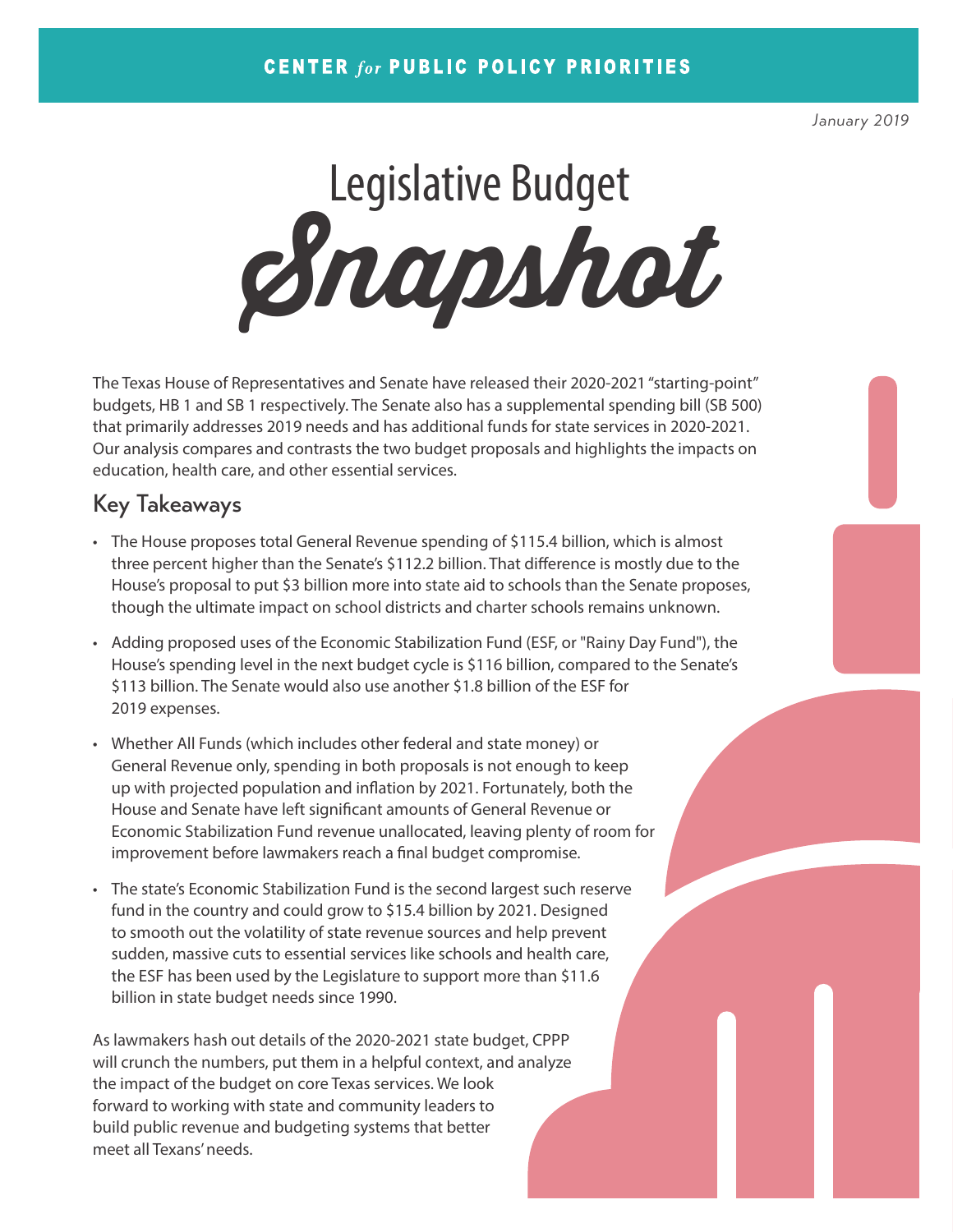# **Economic Opportunity**



X

# Foundation School Program

| 2018-2019 level                                                                   | 2020-2021, HB 1 as filed                                                                                                                                                                                                                                                                                                                                                                                                                                                                | 2020-2021, SB 1 as filed                                                                                                                                                                                                                                                                                                                             | <b>CPPP insights</b>                                                                                                                                                                                                                                                                                                                                          |
|-----------------------------------------------------------------------------------|-----------------------------------------------------------------------------------------------------------------------------------------------------------------------------------------------------------------------------------------------------------------------------------------------------------------------------------------------------------------------------------------------------------------------------------------------------------------------------------------|------------------------------------------------------------------------------------------------------------------------------------------------------------------------------------------------------------------------------------------------------------------------------------------------------------------------------------------------------|---------------------------------------------------------------------------------------------------------------------------------------------------------------------------------------------------------------------------------------------------------------------------------------------------------------------------------------------------------------|
| \$42.7 billion All Funds,<br>of which \$34.6 billion is<br><b>General Revenue</b> | \$52.6 billion All Funds, including<br>\$42 billion in General Revenue<br>The House's additional funding<br>is contingent on legislation<br>that increases the state share<br>of school finance formulas;<br>enhances the funding districts<br>receive through school finance<br>formulas; decreases recapture,<br>and slows growth in property<br>taxes, while maintaining equity<br>in the school finance system.                                                                     | \$49.6 billion All Funds.<br>including \$39 billion in<br>General Revenue (\$3 billion<br>less than the House)<br>The Senate's additional<br>funding is contingent on<br>a classroom teacher salary<br>increase (\$3.7 billion) and<br>legislation to slow growth<br>in local property taxes<br>and reduce reliance on<br>recapture (\$2.3 billion). | The House proposal<br>includes an intention<br>to increase the state's<br>share of school funding.<br><b>Both chambers' leaders</b><br>have expressed their<br>commitment to reforming<br>school finance. Until<br>budget writers release<br>more details, however, we<br>do not know how much of<br>those dollars will go toward<br>property tax reductions. |
|                                                                                   | House/Senate "current law" proposals assume local property<br>taxes for schools increase by 6.19 percent in tax year 2019<br>and 4.07 percent in 2020. The per-student funding amount<br>(Basic Allotment) would remain at \$5,140, where it's been<br>since the 2015-16 school year. The combined effect of these<br>assumptions and higher revenue from other Foundation<br>School Program sources is to reduce General Revenue by \$1.6<br>billion, compared to the 2018-2019 level. |                                                                                                                                                                                                                                                                                                                                                      | Texas would need a Basic<br>Allotment of at least \$5,700<br>for the 2020-21 school year<br>to make up for inflation<br>(Consumer Price Index)<br>since 2016. It would have to<br>be at least \$5,800 to cover<br>the inflation that state and<br>local governments face.                                                                                     |

## Teacher Retirement and Health Benefits

| 2018-2019 level                                                                                                                                                                                                                                                 | 2020-2021, HB 1 as filed                                                                                                                                                                                                                                                                                                              | 2020-2021, SB 1 as filed | <b>CPPP insights</b>                                                                                                                                                                      |
|-----------------------------------------------------------------------------------------------------------------------------------------------------------------------------------------------------------------------------------------------------------------|---------------------------------------------------------------------------------------------------------------------------------------------------------------------------------------------------------------------------------------------------------------------------------------------------------------------------------------|--------------------------|-------------------------------------------------------------------------------------------------------------------------------------------------------------------------------------------|
| Teacher Retirement System<br>(TRS): public education<br>retirement receives \$3.5<br>billion All Funds; retiree<br>health, \$1.2 billion All Funds<br>Senate proposes a \$300<br>million state contribution<br>in 2019 (SB 500, Economic<br>Stabilization Fund) | Both chambers: \$3.7 billion All Funds for public educator<br>retirement benefits (state contribution rate of 6.8 percent/<br>year); \$1.1 billion All Funds for retiree health. But House uses<br>\$231 million from Economic Stabilization Fund to maintain<br>2019 TRS-Care premiums and benefits; Senate uses General<br>Revenue. |                          | Teachers and other school<br>staff are local government<br>employees, but their<br>compensation is affected<br>by state budget support for<br>their pensions and health<br>care benefits. |
|                                                                                                                                                                                                                                                                 |                                                                                                                                                                                                                                                                                                                                       |                          |                                                                                                                                                                                           |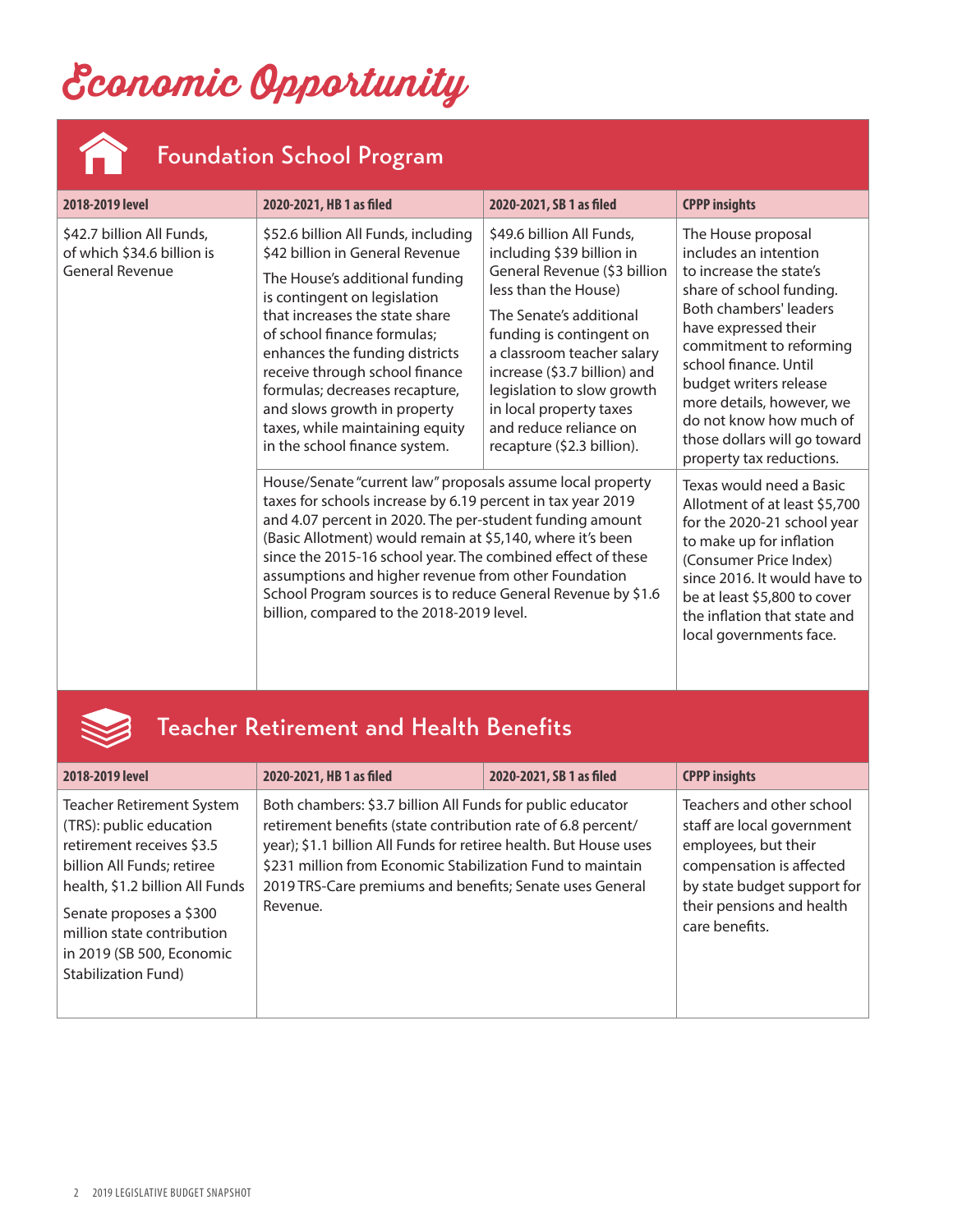| <b>Higher Education Formula Funding</b>                                                                                                                                                                                   |                                                                                                                                                                                                                                           |                          |                                                                                                                                                                                         |
|---------------------------------------------------------------------------------------------------------------------------------------------------------------------------------------------------------------------------|-------------------------------------------------------------------------------------------------------------------------------------------------------------------------------------------------------------------------------------------|--------------------------|-----------------------------------------------------------------------------------------------------------------------------------------------------------------------------------------|
| 2018-2019 level                                                                                                                                                                                                           | 2020-2021, HB 1 as filed                                                                                                                                                                                                                  | 2020-2021, SB 1 as filed | <b>CPPP insights</b>                                                                                                                                                                    |
| \$7.1 billion in General<br>Revenue and \$1.4 billion<br>in General-Revenue-<br>Dedicated funds for public<br>general academic, health-<br>related, community, state,<br>and technical college or<br>institution formulas | Both chambers propose \$7.3 billion in General Revenue<br>(a \$153 million, or two percent, increase) and \$1.5 billion<br>in statutory tuition and other General-Revenue dedicated<br>support (up \$56 million, or almost four percent). |                          | When the state budget<br>underfunds formula growth<br>for higher education, then<br>colleges and universities<br>are more likely to raise<br>tuition or eliminate<br>academic programs. |

| <b>Higher Education Financial Aid</b>                                                                                                                    |                                                                                                                                                                                                                                                                                                                                                                                                                                                                                                                                                                                                                                                                               |                          |                                                                                                                                                                                            |  |
|----------------------------------------------------------------------------------------------------------------------------------------------------------|-------------------------------------------------------------------------------------------------------------------------------------------------------------------------------------------------------------------------------------------------------------------------------------------------------------------------------------------------------------------------------------------------------------------------------------------------------------------------------------------------------------------------------------------------------------------------------------------------------------------------------------------------------------------------------|--------------------------|--------------------------------------------------------------------------------------------------------------------------------------------------------------------------------------------|--|
| 2018-2019 level                                                                                                                                          | 2020-2021, HB 1 as filed                                                                                                                                                                                                                                                                                                                                                                                                                                                                                                                                                                                                                                                      | 2020-2021, SB 1 as filed | <b>CPPP insights</b>                                                                                                                                                                       |  |
| \$1.1 billion in All Funds<br>for financial aid programs<br>in the Higher Education<br><b>Coordinating Board</b><br>"affordability and debt"<br>strategy | \$1.08 billion All Funds (about \$21 million, or 1.9 percent, less)<br>in both proposals.<br>Both chambers keep funding the same for the TEXAS Grant<br>and the Texas Educational Opportunity Grants (for public<br>community colleges and state/technical colleges), which<br>combined, account for 80 percent of this funding.<br>Starting-point proposals for B-On-Time, College Work Study,<br>license plate scholarships, Educational Aides, Top 10 Percent,<br>and the Armed Services scholarships are the same in both<br>proposals.<br>For tuition equalization grants (students attending private<br>colleges), the House proposes \$1 million more than the Senate. |                          | At the proposed level,<br><b>TEXAS</b> grant funding<br>decreases by almost \$540<br>per student between 2019<br>and 2021. Meanwhile the<br>cost of higher education<br>continues to rise. |  |

# **Health and Wellness**

| <b>Medicaid Health Care</b>                                                                                                                                                                                                             |                                                                         |                                                                                                                                                                                                                                                                                                                                                                                                                                                                                                                                                                                                                                                                                                                                                                |                                                                                                                                                                                                                                                         |  |
|-----------------------------------------------------------------------------------------------------------------------------------------------------------------------------------------------------------------------------------------|-------------------------------------------------------------------------|----------------------------------------------------------------------------------------------------------------------------------------------------------------------------------------------------------------------------------------------------------------------------------------------------------------------------------------------------------------------------------------------------------------------------------------------------------------------------------------------------------------------------------------------------------------------------------------------------------------------------------------------------------------------------------------------------------------------------------------------------------------|---------------------------------------------------------------------------------------------------------------------------------------------------------------------------------------------------------------------------------------------------------|--|
| 2018-2019 level                                                                                                                                                                                                                         | 2020-2021, HB 1 as filed                                                | 2020-2021, SB 1 as filed                                                                                                                                                                                                                                                                                                                                                                                                                                                                                                                                                                                                                                                                                                                                       | <b>CPPP insights</b>                                                                                                                                                                                                                                    |  |
| \$65.6 billion All Funds,<br>of which \$26.6 billion is<br><b>General Revenue</b><br>(amounts assume<br>lawmakers approve<br>supplemental 2019 funding<br>of \$2.1 billion in General<br>Revenue and \$2.3 billion in<br>federal funds) | assume it will be even better.<br>or increased acuity is not included." | Both chambers propose \$67.6 billion All Funds, including<br>\$25.2 billion in General Revenue. The \$1.4 billion decrease<br>in General Revenue is due partly to a better federal match<br>rate (the "FMAP," or Federal Medical Assistance Percentages)<br>in 2020. The 2021 match is not yet known, but HB 1 and SB 1<br>General Revenue support also decreases because HB 1 and<br>SB 1 maintain fiscal 2019 average costs for most services:<br>as the LBB summary says, "Full funding for anticipated<br>increases in cost due to medical inflation, higher utilization,<br>The Health and Human Services Commission estimated (Dec.<br>2018) that cost growth in Medicaid and CHIP would require<br>about \$1.6 billion in General Revenue in 2020-2021. | Texas has long relied on<br>underfunding Medicaid<br>inflation or caseload growth<br>as a way to write a smaller<br>balanced budget. This makes<br>the need for supplemental<br>Medicaid funding in the<br>following legislative session<br>inevitable. |  |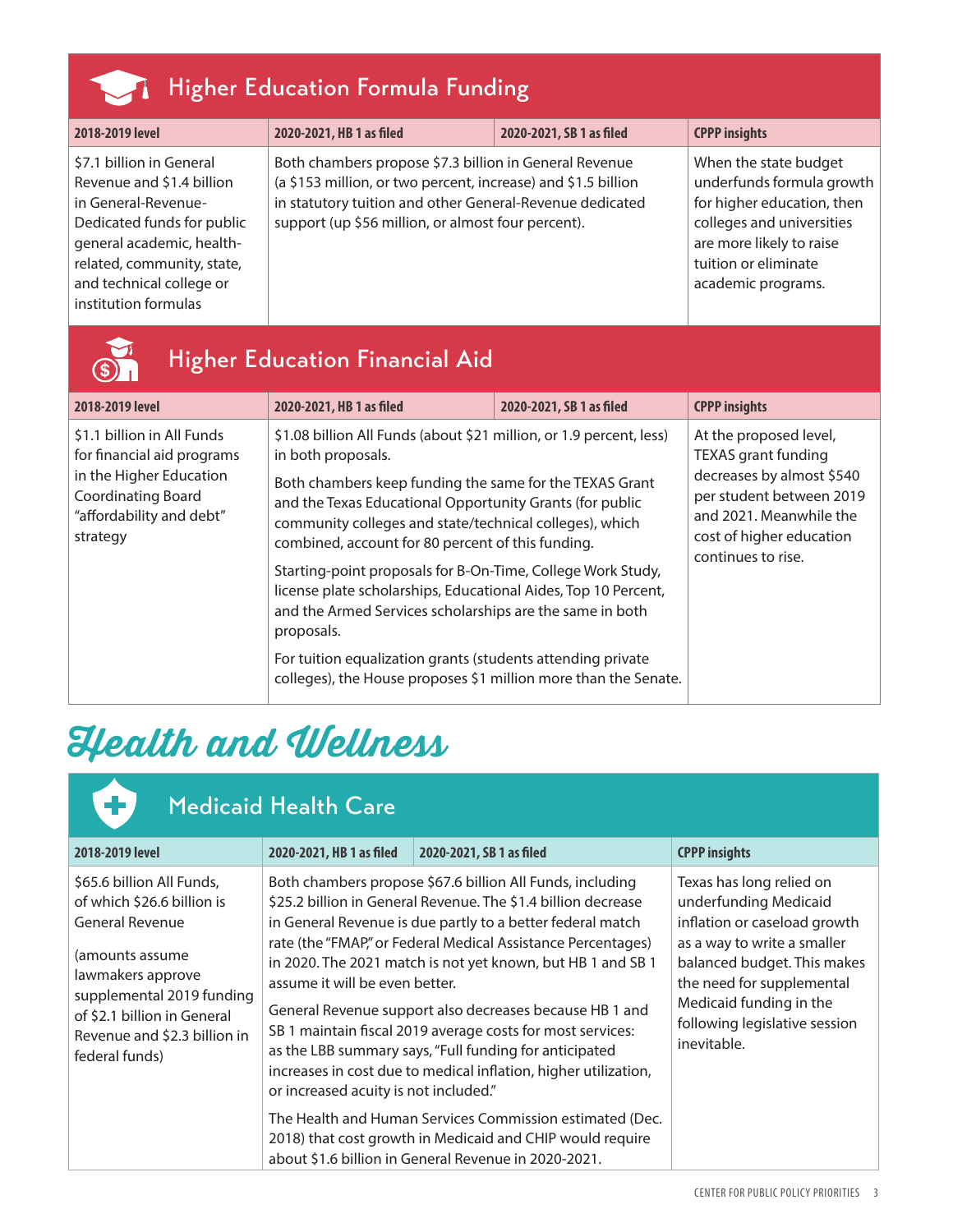| П<br>IТ |
|---------|

 $\bullet$ 

# Children's Health Insurance Program (CHIP)

| 2018-2019 level                                                          | 2020-2021, HB 1 as filed | 2020-2021, SB 1 as filed                                                                                                                                                                                                                                                                                                                                                                                                                 | <b>CPPP insights</b>                                                                                                                                                                                                                                                            |
|--------------------------------------------------------------------------|--------------------------|------------------------------------------------------------------------------------------------------------------------------------------------------------------------------------------------------------------------------------------------------------------------------------------------------------------------------------------------------------------------------------------------------------------------------------------|---------------------------------------------------------------------------------------------------------------------------------------------------------------------------------------------------------------------------------------------------------------------------------|
| \$2.1 billion All Funds,<br>of which \$145 million is<br>General Revenue | growth is not.           | Both chambers propose \$2.2 billion All Funds, of which \$459<br>million is General Revenue. A higher share of CHIP will be<br>covered with General Revenue because the U.S. Congress<br>passed a phase-down of the 23-percentage-point increase<br>to the match rate created by the Affordable Care Act (ACA).<br>As with Medicaid services: projected caseload growth is<br>included in the starting-point proposals, but medical cost | The ACA's increased CHIP<br>match rate has the federal<br>government paying over<br>93 cents of each dollar of<br>care today. The phase-down<br>will reduce the federal CHIP<br>match for Texas to a rate close<br>to 72 cents by 2021, still much<br>higher than for Medicaid. |

# Behavioral Health and Substance Use Disorder Services

| 2018-2019 level                                                                                                                                                                                                                                                                                                      | 2020-2021, HB 1 as filed                                                                    | 2020-2021, SB 1 as filed                                                                                                                                                                                                                                                                                                                                                                                          | <b>CPPP insights</b>                                                                                                                                                                                                                                                                                                                                                                                                                                           |
|----------------------------------------------------------------------------------------------------------------------------------------------------------------------------------------------------------------------------------------------------------------------------------------------------------------------|---------------------------------------------------------------------------------------------|-------------------------------------------------------------------------------------------------------------------------------------------------------------------------------------------------------------------------------------------------------------------------------------------------------------------------------------------------------------------------------------------------------------------|----------------------------------------------------------------------------------------------------------------------------------------------------------------------------------------------------------------------------------------------------------------------------------------------------------------------------------------------------------------------------------------------------------------------------------------------------------------|
| Appropriated amount: \$4<br>billion (All Funds), of which<br>\$2.9 billion is General<br>Revenue or GR-Dedicated<br>Amount excludes \$3.6<br>billion in behavioral health<br>services provided through<br>Medicaid or CHIP. Programs<br>are overseen by 18 state<br>agencies across six "articles"<br>of the budget. | \$4.0 billion All Funds,<br>of which \$3.0 billion<br>is General Revenue<br>or GR-Dedicated | Same All Funds amount; slightly<br>higher General-Revenue-related (\$3.2<br>billion) than the House.<br>Additional funds proposed by Senate<br>are (1) \$100 million contingent on<br>the creation of the higher education<br>Texas Mental Health Care Consortium,<br>and (2) for expanding outpatient<br>mental health treatment capacity for<br>adults and children (\$59 million All<br>Funds, most of it GR). | Absent from either budget is<br>a solution to Texas' Medicaid<br>Coverage Gap. Providing<br>coverage to low-income<br>Texans with mental health<br>or substance use disorders<br>(including opioid addiction)<br>would bring an estimated<br>\$9 billion in annual federal<br>funds. Under current Texas<br>policy, low-income adults<br>generally do not qualify for<br>Medicaid insurance, even<br>with significant mental health<br>or addiction diagnoses. |

# Women's Health Programs (HHSC)

| 2018-2019 level                                                                                                                                                                                                                                                  | 2020-2021, HB 1 as filed                                                                                                                                                     | 2020-2021, SB 1 as filed                                                                                      | <b>CPPP insights</b>                                                                                                                                                                                |
|------------------------------------------------------------------------------------------------------------------------------------------------------------------------------------------------------------------------------------------------------------------|------------------------------------------------------------------------------------------------------------------------------------------------------------------------------|---------------------------------------------------------------------------------------------------------------|-----------------------------------------------------------------------------------------------------------------------------------------------------------------------------------------------------|
| \$279 million All Funds,<br>of which \$200 million is<br>General Revenue                                                                                                                                                                                         | \$278.8 million All<br>Funds, of which \$141<br>million is General<br>Revenue                                                                                                | \$284.6 million All Funds, of which<br>\$147 million is General Revenue<br>The Senate has \$6 million more in | The Health and Human<br>Services Commission reports<br>increases in the number<br>of women served in Texas'                                                                                         |
| Compared to the 2017<br>session's approved budget,<br>these services will need<br>\$32.6 million more General<br>Revenue in 2018-2019 "due<br>to federal matching funds<br>being available in a lesser<br>amount" (according to the<br>Legislative Budget Board) |                                                                                                                                                                              | General Revenue for the Women's<br>Health Programs; all of it is for Breast<br>and Cervical Cancer Services.  | family planning programs<br>since 2016 and projects<br>additional future growth. The<br>flat funding in the budget<br>is not sufficient to meet the<br>growing need for women's<br>health services. |
|                                                                                                                                                                                                                                                                  | Both chambers assume that less General Revenue will be<br>needed in 2020-2021, once the federal government approves<br>HHSC's "Healthy Texas Women" 1115 waiver application. |                                                                                                               | The purpose of this proposed<br>waiver is to exclude Planned<br>Parenthood from the Healthy<br>Texas Women program.                                                                                 |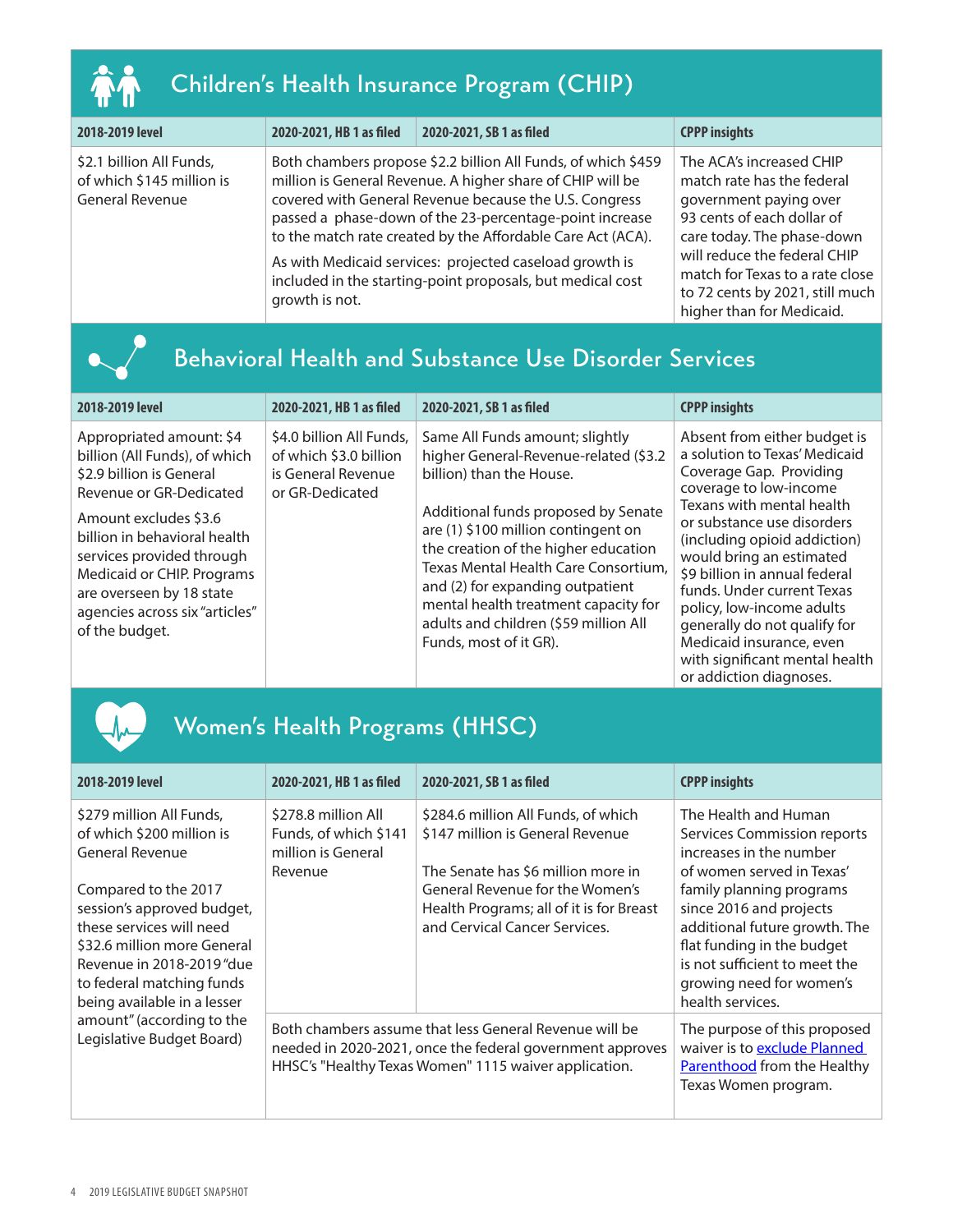| <b>Child Protective Services (CPS)</b>                                 |                                                                                                                     |                                                                                                                                                                                                                                                                                                                                                                                                                                                                                                                                                                     |                                                                                                                                                                                                                                                             |  |  |
|------------------------------------------------------------------------|---------------------------------------------------------------------------------------------------------------------|---------------------------------------------------------------------------------------------------------------------------------------------------------------------------------------------------------------------------------------------------------------------------------------------------------------------------------------------------------------------------------------------------------------------------------------------------------------------------------------------------------------------------------------------------------------------|-------------------------------------------------------------------------------------------------------------------------------------------------------------------------------------------------------------------------------------------------------------|--|--|
| 2018-2019 level                                                        | 2020-2021, HB 1 as filed                                                                                            | 2020-2021, SB 1 as filed                                                                                                                                                                                                                                                                                                                                                                                                                                                                                                                                            | <b>CPPP insights</b>                                                                                                                                                                                                                                        |  |  |
| \$3.6 billion All Funds, of<br>which \$2 billion is General<br>Revenue | billion is General Revenue<br>million General Revenue<br>fiscal 2019.<br>adoption assistance, and related services. | Both chambers propose \$3.7 billion All Funds, of which \$2.1<br>Increase from 2018-2019 is \$142 million All Funds; \$45<br>Funding levels would cover caseload growth, maintain (not<br>improve) worker caseloads and pay for two years of the<br>Community-based Care expansion that took place in state<br>As in the case of Medicaid-funded health care, a better<br>federal match rate for Title IV-E reduces the need for General<br>Revenue. Title IV-E helps fund the Dept. of Family and<br>Protective Services – Child Protective Services, foster care, | Funding a Kinship Navigator<br>program would make it easier<br>for family members, most<br>of whom are grandparents,<br>to care for children who<br>would otherwise enter the<br>foster care system. Federal<br>funding is available for such a<br>program. |  |  |

# Current (after supplemental) and Proposed General Revenue Budgets for 2020-2021



"All other" is Business/Econ. Development, Natural Resources, Courts, Regulatory, and Legislative Agencies.

CPPP is an independent public policy organization that uses research, analysis and advocacy to promote solutions that enable Texans of all backgrounds to reach their full potential. Learn more at [CPPP.org.](http://forabettertexas.org/) For more information, please contact Oliver Bernstein at [bernstein@cppp.org](mailto:bernstein@cppp.org) or call 512.823.2875.